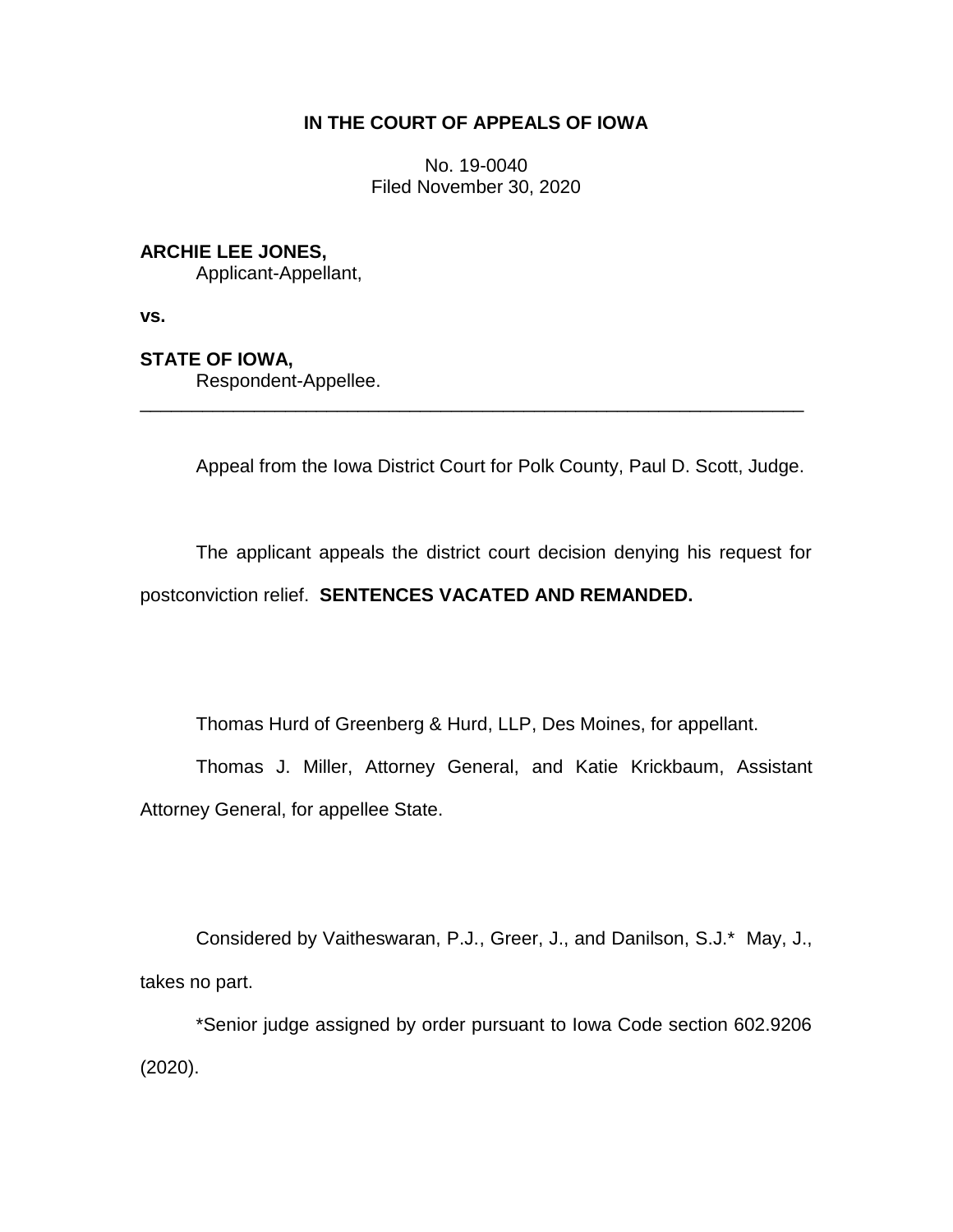### **DANILSON, Senior Judge.**

We filed our opinion in this case on September 23, 2020, but subsequently granted the defendant's petition for rehearing. Our September 23, 2020 decision is therefore vacated, and this decision replaces it. *See* Iowa R. App. P. 6.1204(5).

Archie Jones appeals the district court decision denying his request for postconviction relief (PCR). We determine Jones's two sentences for possession of marijuana, third offense, as a habitual offender, should be vacated. We remand to give the State the opportunity to establish a factual basis for the offenses.

#### **I. Background Facts & Proceedings**

On June 15, 2016, Jones was charged in a felony case with four counts, one being possession of marijuana, third offense, in violation of Iowa Code section 124.401(5) (2016). On June 16, he was charged in a misdemeanor case with two counts, one being possession of marijuana, third offense, in violation of section 124.401(5). In both cases, he was charged as a habitual offender. Jones entered into a plea agreement in which the State agreed to not pursue consecutive sentences in the six charges, which could have led to a sentence of up to 150 years in prison.

During the plea proceeding, while reviewing the factual basis for other charges, Jones stated he was convicted of felony possession of a controlled substance with intent to deliver in 2002 and felony first-degree theft in 2007. He also stated he had a controlled-substance violation in 2007.

On the first charge of possession of marijuana, the court stated Jones was charged with "knowingly possess[ing] marijuana, having been previously convicted of drug offenses on two prior occasions as well as being convicted of felonies on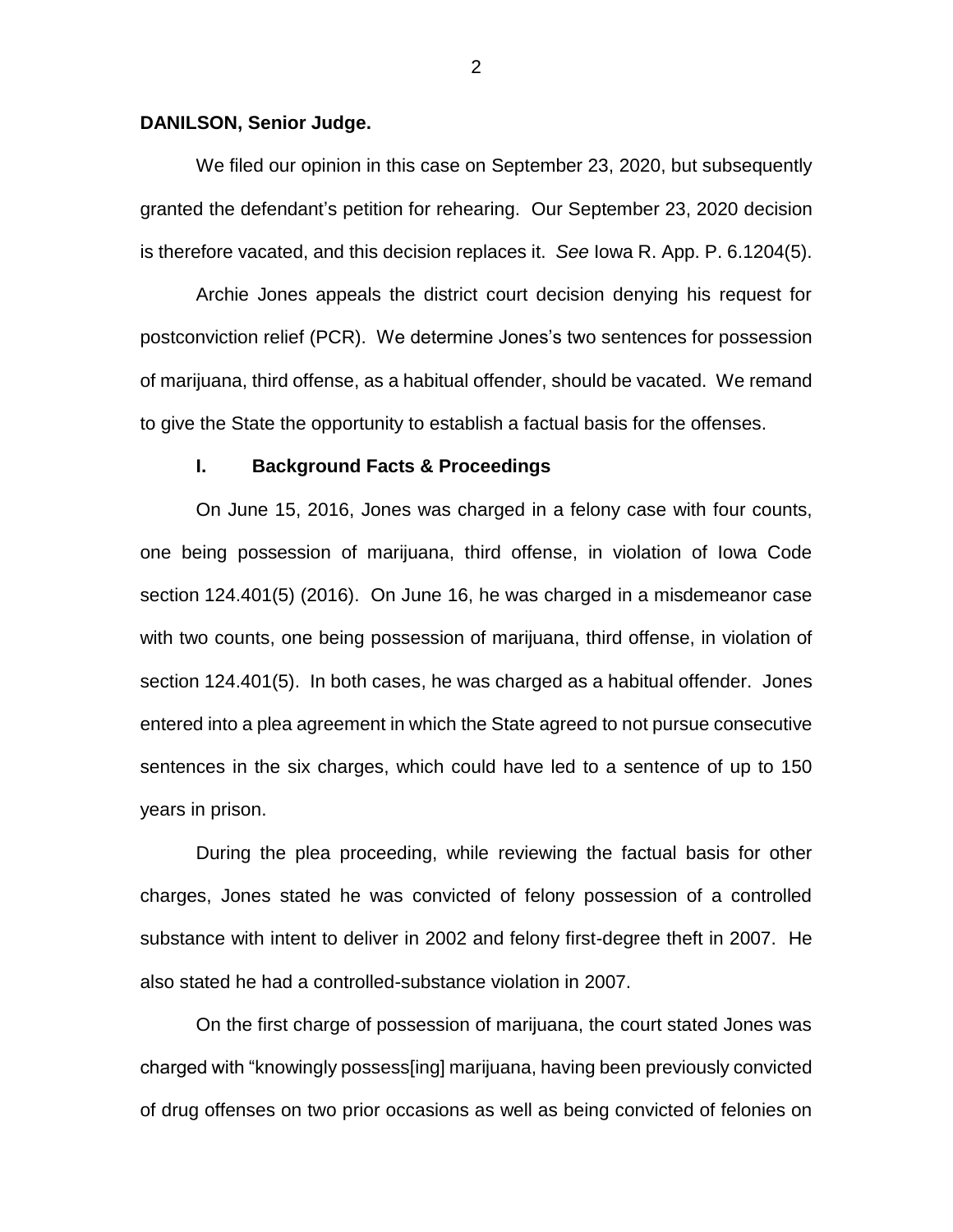two prior occasions." On the second charge of possession of marijuana, the court stated "it's alleged that you possessed marijuana on May 3, 2016, having been previously convicted of drug offenses on two or more occasions as well as having two or more felony convictions." Jones admitted he committed the offenses and stated he possessed marijuana on the date of the instant offense. The court accepted Jones's guilty pleas.

Jones was sentenced to a term of imprisonment not to exceed fifteen years on each of the charges of possession of marijuana, third offense, as a habitual offender, to be served concurrently with his sentences on other charges.<sup>1</sup> Jones did not appeal his convictions.

On August 9, 2017, Jones filed a PCR application, raising issues other than those raised on appeal. The district court found Jones did not show he received ineffective assistance of counsel and denied his PCR application. Jones appealed the district court's decision.

#### **II. Standard of Review**

 $\overline{a}$ 

We conduct a de novo review of claims of ineffective assistance of counsel. *State v. Maxwell*, 743 N.W.2d 185, 195 (Iowa 2008). To establish a claim of ineffective assistance of counsel, an applicant must prove: (1) counsel failed to perform an essential duty and (2) the failure resulted in prejudice. *State v. Straw*, 709 N.W.2d 128, 133 (Iowa 2006). An applicant's failure to prove either element by a preponderance of the evidence is fatal to a claim of ineffective assistance. *See State v. Polly*, 657 N.W.2d 462, 465 (Iowa 2003).

 $<sup>1</sup>$  Jones was sentenced to a total of fifty years in prison with all of his sentences to</sup> be served concurrently.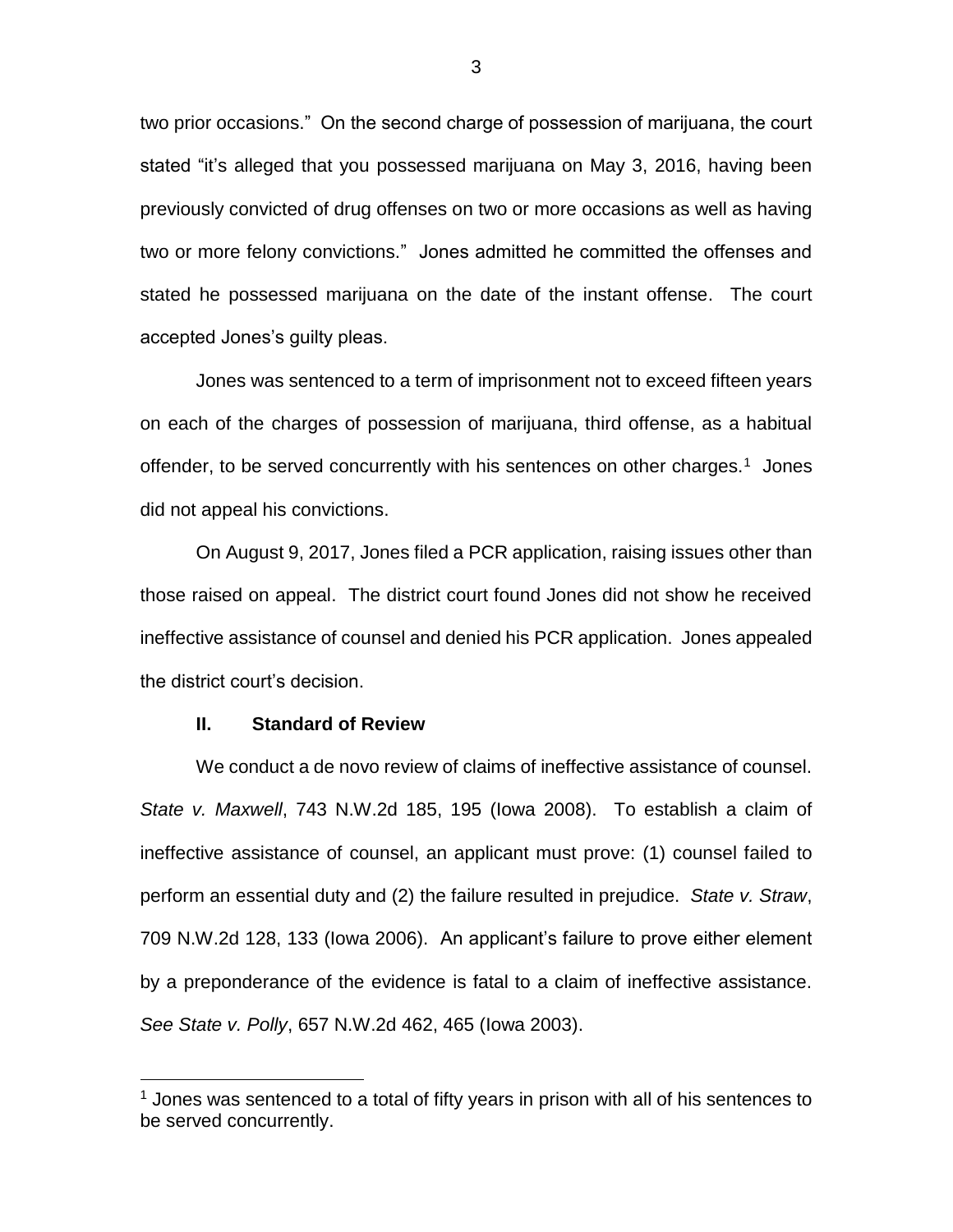### **III. Discussion**

 $\overline{a}$ 

On appeal, Jones claims he received ineffective assistance because his postconviction counsel did not raise the issue of whether defense counsel improperly permitted him to plead guilty to the two counts of possession of marijuana, third offense, as a habitual offender, when there was not a sufficient factual basis in the record for his pleas. He contends the court's question concerning whether he had been previously convicted of drug offenses was not sufficiently specific, as there is a difference under section 124.401(5) for a person charged with possession of marijuana, third offense, when the person's previous convictions were for possession of marijuana and a person charged with possession of marijuana, third offense, when the person had previous convictions for other drug offenses.<sup>2</sup>

A court should not accept a guilty plea if there is not a sufficient factual basis for the plea. *State v. Chapman*, 944 N.W.2d 864, 872 (Iowa 2020). We examine the entire record to determine whether there is a factual basis for a defendant's guilty pleas. *Yocum v. State*, 891 N.W.2d 418, 419 (Iowa 2017). "[C]ounsel violates an essential duty when counsel permits defendant to plead guilty and waive his right to file a motion in arrest of judgment when there is no factual basis to support defendant's guilty plea." *State v. Ortiz*, 789 N.W.2d 761, 764 (Iowa 2010). "Prejudice is presumed under these circumstances." *Id.* at 764–65.

4

<sup>&</sup>lt;sup>2</sup> If a person is convicted of possession of marijuana, third offense, and the previous convictions are for possession of marijuana, the person is guilty of an aggravated misdemeanor. Iowa Code § 124.401(5). If the person's previous convictions are for drug offenses other than possession of marijuana, the person is guilty of a class "D" felony. *Id.*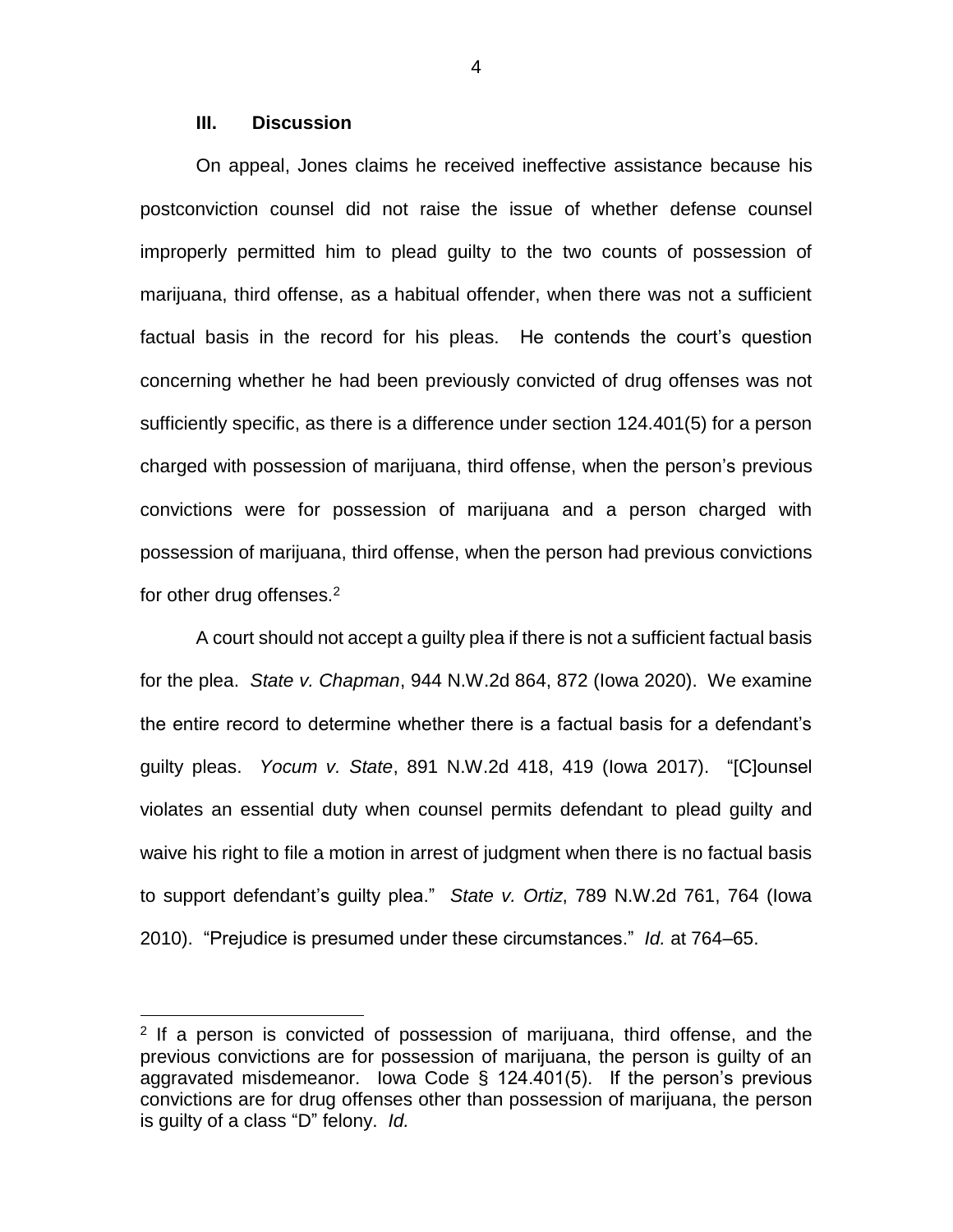The State points out that Jones was charged with possession of marijuana, third offense, as a class "D" felony and the minutes of testimony set out the previous charges to support the offense. We note, however, the minutes do not specify the prior offenses, stating only that Jones was previously convicted of controlled-substance violations.

Also, during the plea colloquy, the court stated the present charges for possession of marijuana were class "D" felonies. At the hearing, Jones stated he was previously convicted of felony possession of a controlled substance with intent to deliver in 2002. He also stated he was convicted of a controlled-substance violation in 2007. The controlled substance was not named for either prior conviction.

In *State v. Cortez*, 617 N.W.2d 1, 3 (Iowa 2000), the Iowa Supreme Court agreed with the State's position that

section 124.401(5) is only intended to grant leniency to those charged exclusively with marijuana related offenses. Once a defendant is convicted of a single offense involving other illegal substances, the State alleges all crimes committed prior or subsequent thereto could be used to enhance the offender's sentence under the stricter, felony track.

*Accord State v. Spencer*, No. 17-0360, 2018 WL 2230722, at \*4 (Iowa Ct. App. May 16, 2018).

In the present case, the record is not sufficient to show whether Jones was previously convicted exclusively with marijuana-related offenses or whether his convictions involved other illegal substances. The State concedes, "Neither the plea hearing transcript nor the trial information/minutes specifically state what the 'controlled substance' was in the two prior cases."